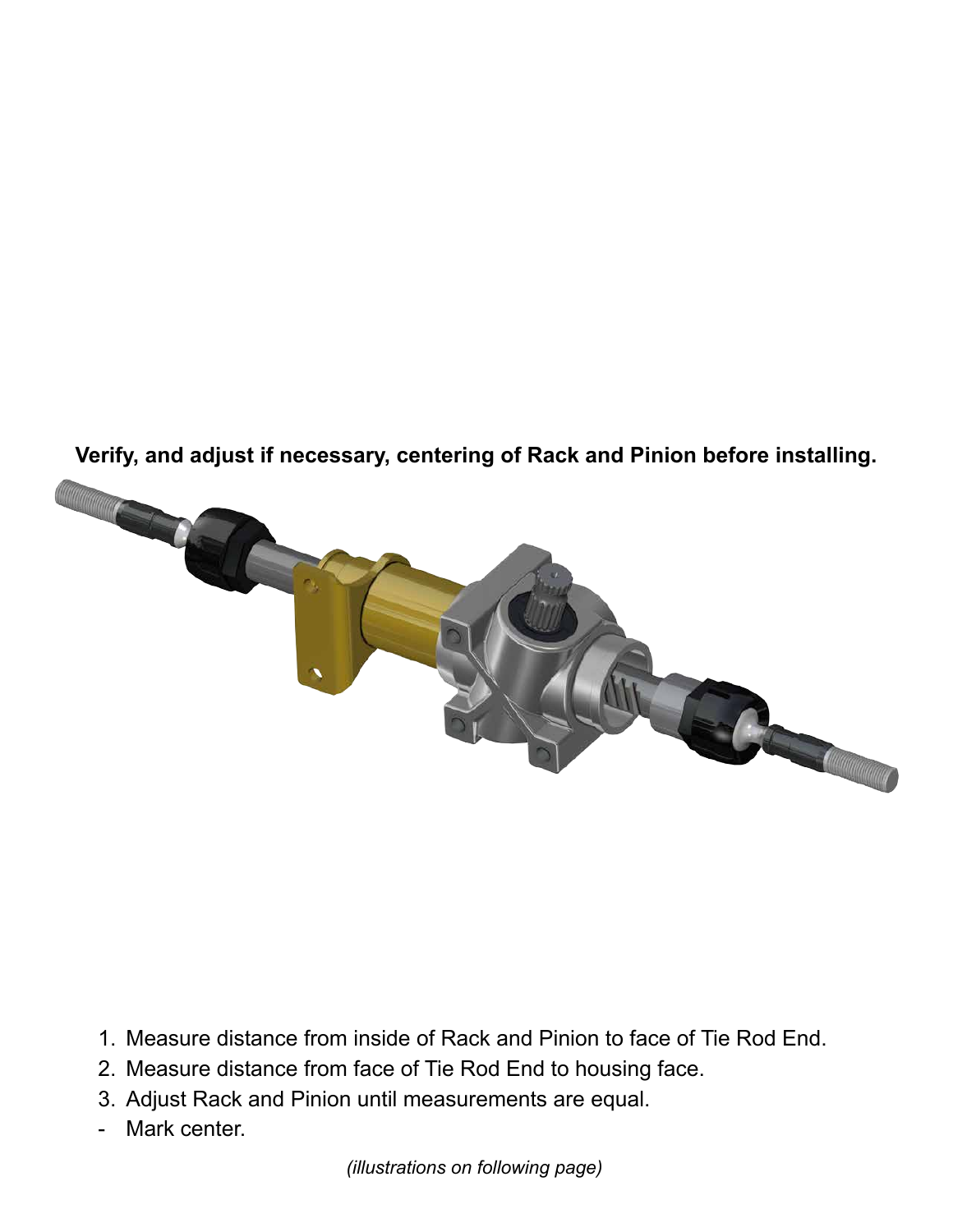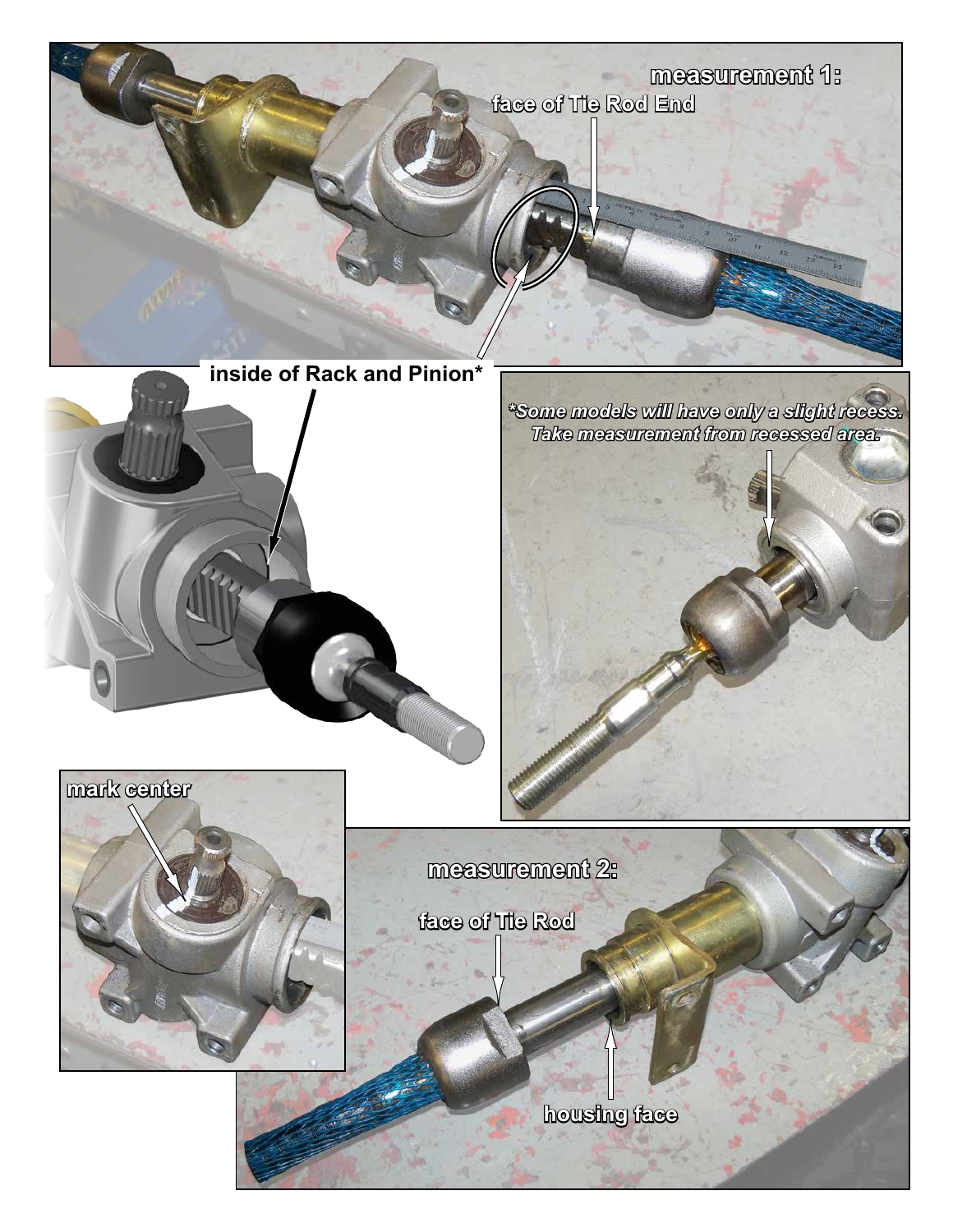

## *INSTALLATION INSTRUCTIONS*

**Rack and Pinion, HD for Can-Am Maverick™**



By purchasing and installing SuperATV® products, user agrees that should damages occur, SuperATV® will not be held responsible for loss of time, use, labor fees, replacement parts, or freight charges. SuperATV®, nor any 3rd party, will not be held responsible for any direct, indirect, incidental, special, or consequential damages that result from any product purchased from SuperATV®. The total liability of seller to user for all damages, losses, and causes of action, if any, shall not exceed the total purchase price paid for the product that gave rise to the claim.

SuperATV® will warranty only parts provided by SuperATV®. Any damage or problems with OEM housings, bearings, seals, or other manufacturers' products will not be covered by SuperATV®. SuperATV® parts and products are not warrantied if item was not installed properly, misused, or modified.

*Thank You*

*For Choosing*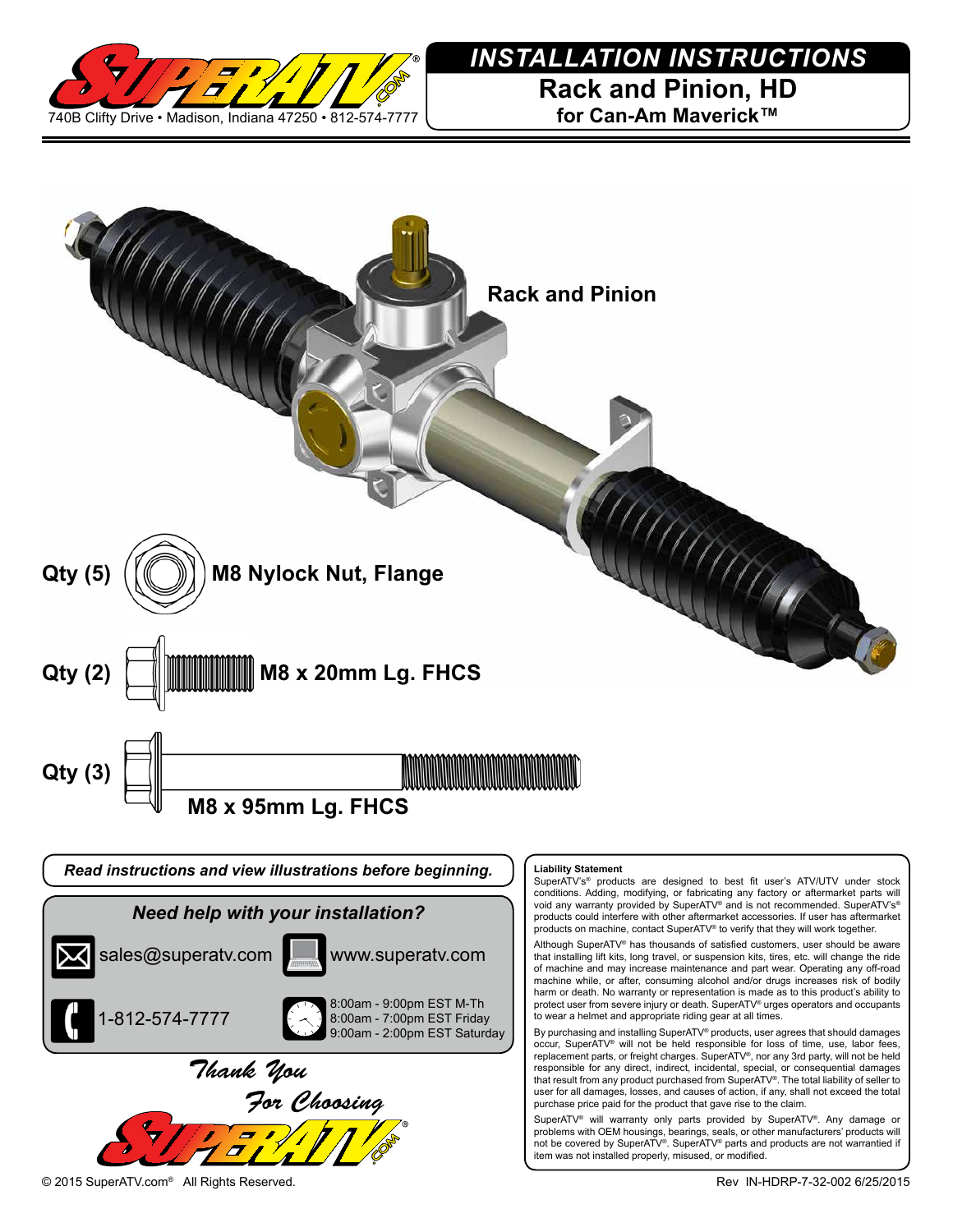## *Removal: Keep all hardware and components removed from machine.*

- 1. Raise front of machine off ground, secure with jack stands and remove Wheels.
- 2. Remove Inner Fenders. See Fig. 1.
- 3. Remove Tie Rods and disconnect Steering Shaft from Rack and Pinion. See Fig. 1a.
- 4. Remove Rack and Pinion. See Figs. 1a 1b.



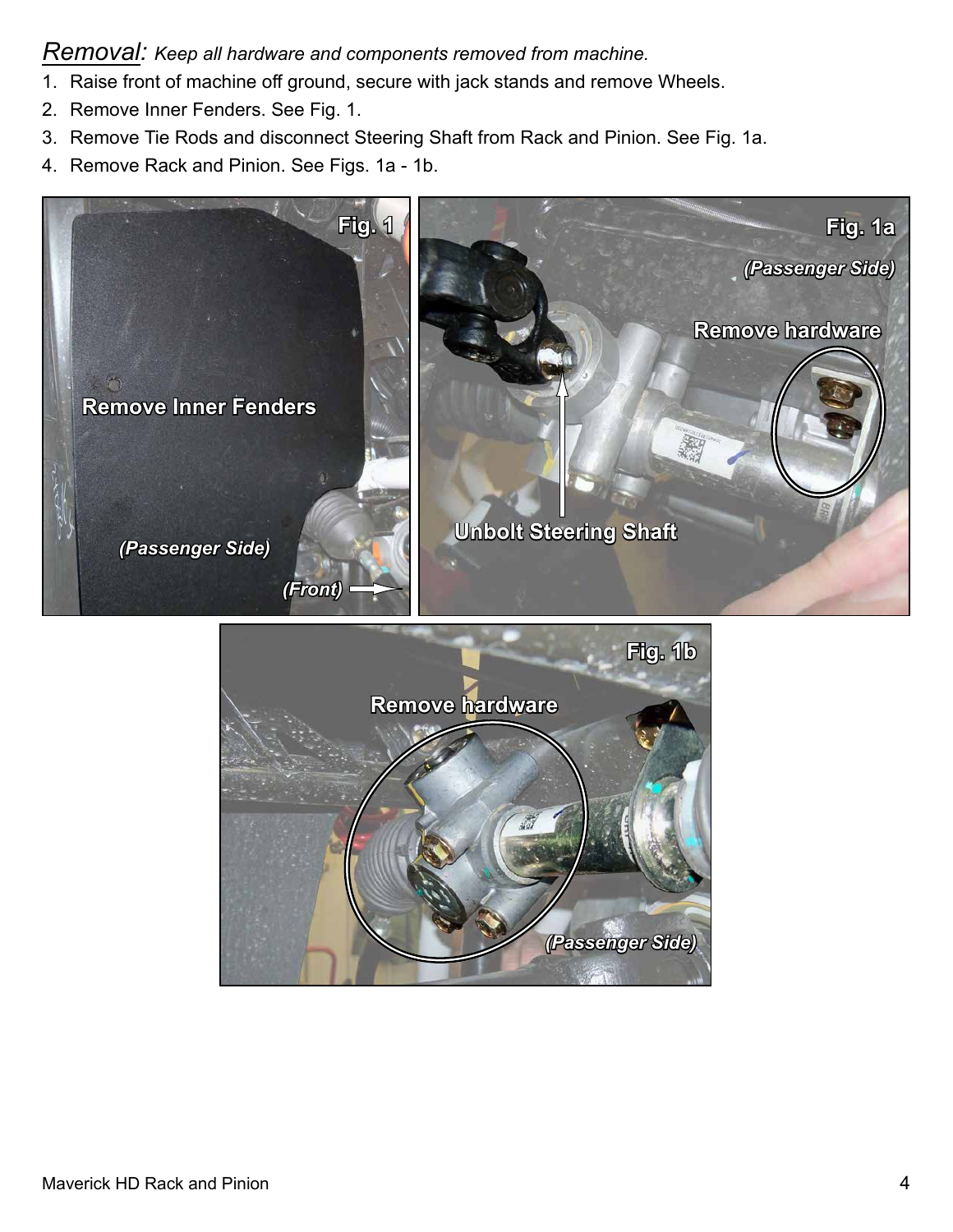## *Rack and Pinion Installation: Do not tighten hardware completely unless noted.*

- 1. Install Rack and Pinion to machine with M8-1.25 x 20mm Lg. FHCS, M8-1.25 x 95mm Lg. FHCS, and M8-1.25 Nylock Nuts. Tighten hardware completely. See Fig. 2.
- 2. Reinstall Steering Shaft to Rack and Pinion with stock hardware. See Fig. 3.
- 3. Proceed to "Tie Rod Installation".
- 4. Reinstall necessary components.
- Before initial ride, set toe-in of vehicle.
- After initial ride check to see that hardware remained tight.

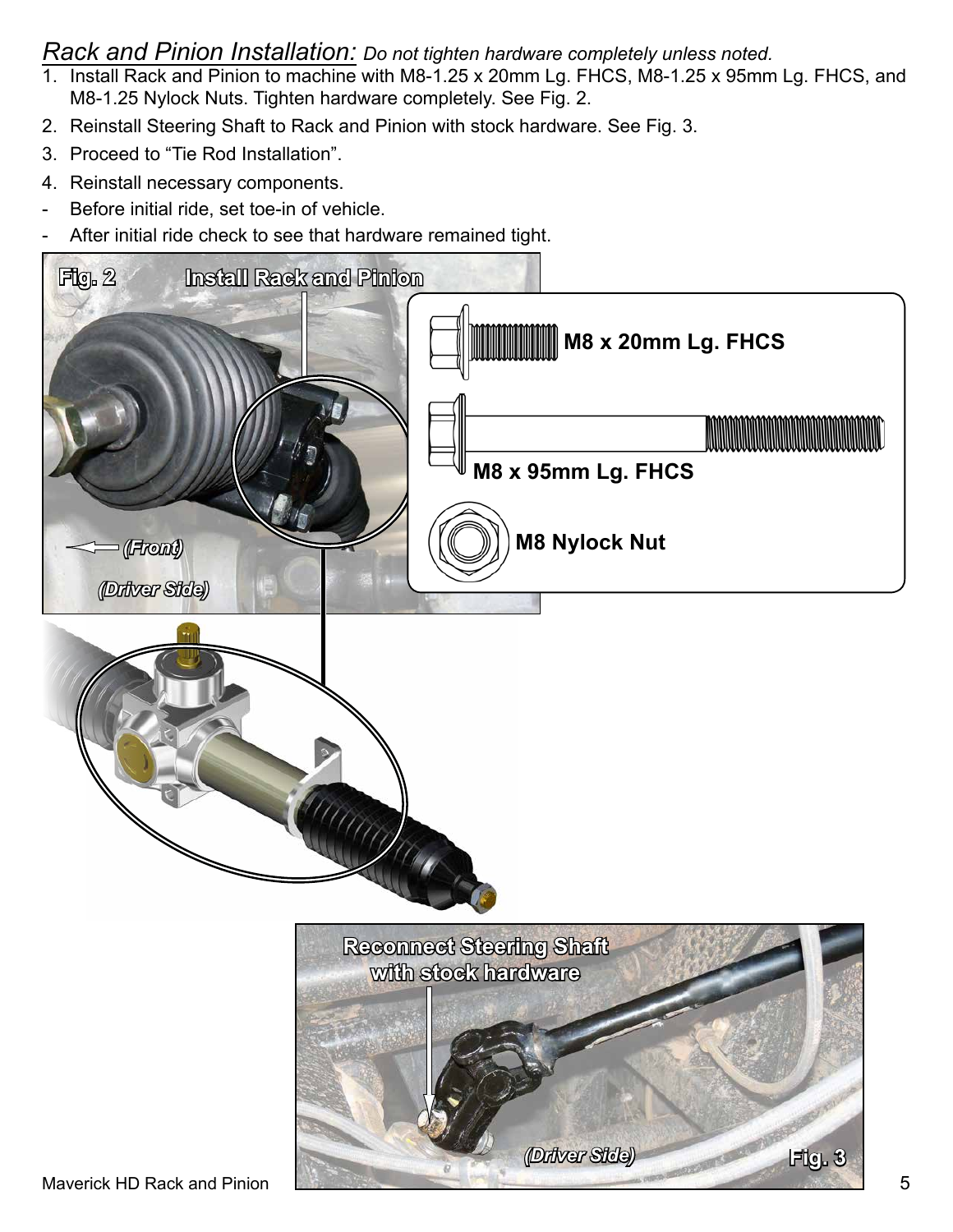## *Tie Rod Installation:*

- 1. Install Ball and Sockets to Rack and Pinion if applicable; use Loctite when installing.
- 2. Install Shafts to Ball and Sockets.
- 3. Secure Tie Rod Ends to Spindles with supplied hardware.